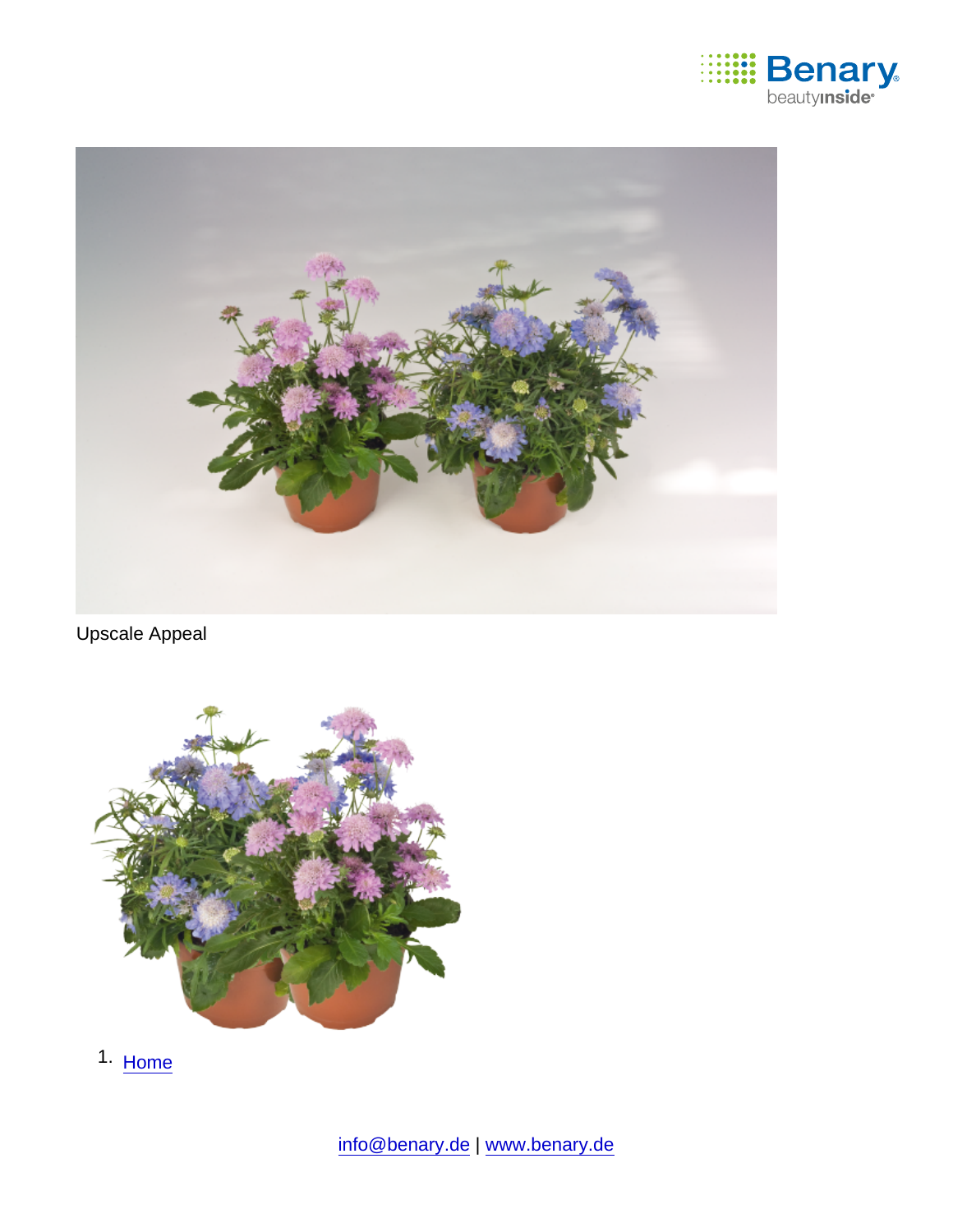

Scabiosa japonica var. Alpina

# Ritz

- Tight, compact habit does not require PGRs in production
- Durable garden and container beauty

[Bookmark](https://www.benary.com/flag/flag/product/6274?destination&token=YHjcfbE16JJhkU3j9oYDxD4rO-Hzul0B_sk0fVETjwc) **[Recommend](mailto:?subject=Benary Scabiosa japonica var. Alpina &body=https://www.benary.com/print/pdf/node/6274)** 

Print

Crop Time

Spring: 14 - 16 weeks

Height

7 ? / 18 cm

Exposure

Sun - Partial shade

Seed Form

Raw Seed

Heat Zone

8 - 3

Hardiness Zone

 $5 - 7$ 

Best Uses

Bedding, Landscape

# Culture guide

Usage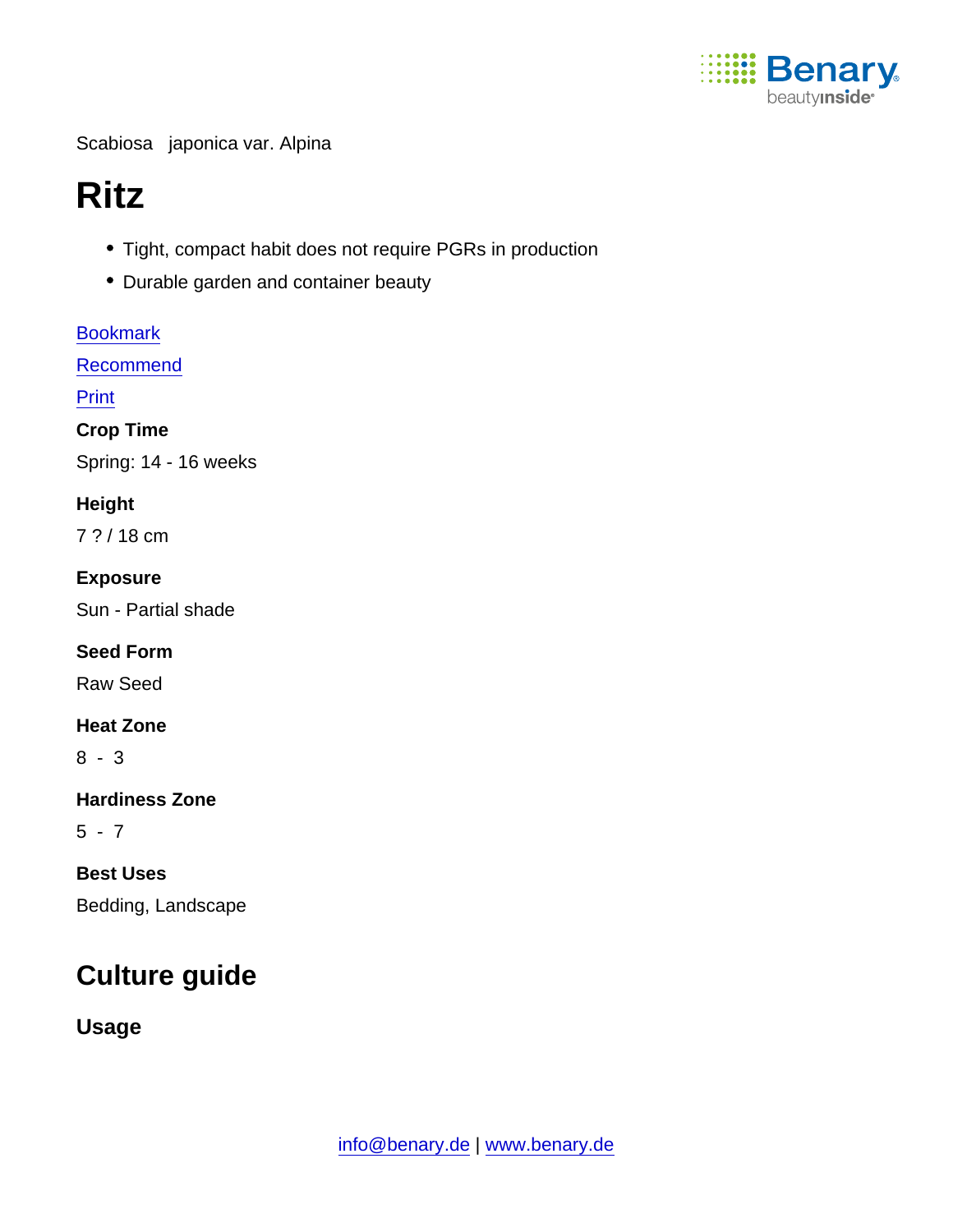

Pots, perennial borders and cottage garden, combination planters; attracts bees and butterflies

#### Sow time

January-March for flowering in pots from June onwards; June-August for flowering in pots the following year

# Sowing method

1-2 seeds per plug

# **Germination**

Stage 1 (10-12 days)

# Growing on

Transplant plugs after 5-6 weeks. Maintain temperatures of 55-65 °F (13-18 °C). Place plants under LD conditions to promote flowering. Fertilize at 150-200 ppm nitrate nitrogen on a weekly basis. Maintain pH levels of 5.5-6.0 and EC levels of 1.0.

# Media

Use a well-drained, growing substrate with 15-30 % clay, 0-20 % parts (e.g. bark, perlite, sand), 1,5-3 kg/m<sup>3</sup> complete balanced fertilizer, 0-2 kg/m<sup>3</sup> slow release fertilizer (3-9 months), ironchelate, micronutrients, pH 5.8-6.5.

# **Temperature**

Grow at 12-15 °C or outdoors. In winter indoors frost-free at 3-5 °C or outdoors.

#### **Fertilization**

Moderate fertilization levels are required. Fertilize the crop weekly with 130-150 ppm nitrogen (at 2 kg/m<sup>3</sup> slow release fertilizer in substrate), using a complete balanced fertilizer. Don't fertilize after mid September. In spring fertilize 130-150 ppm nitrogen of a complete balanced